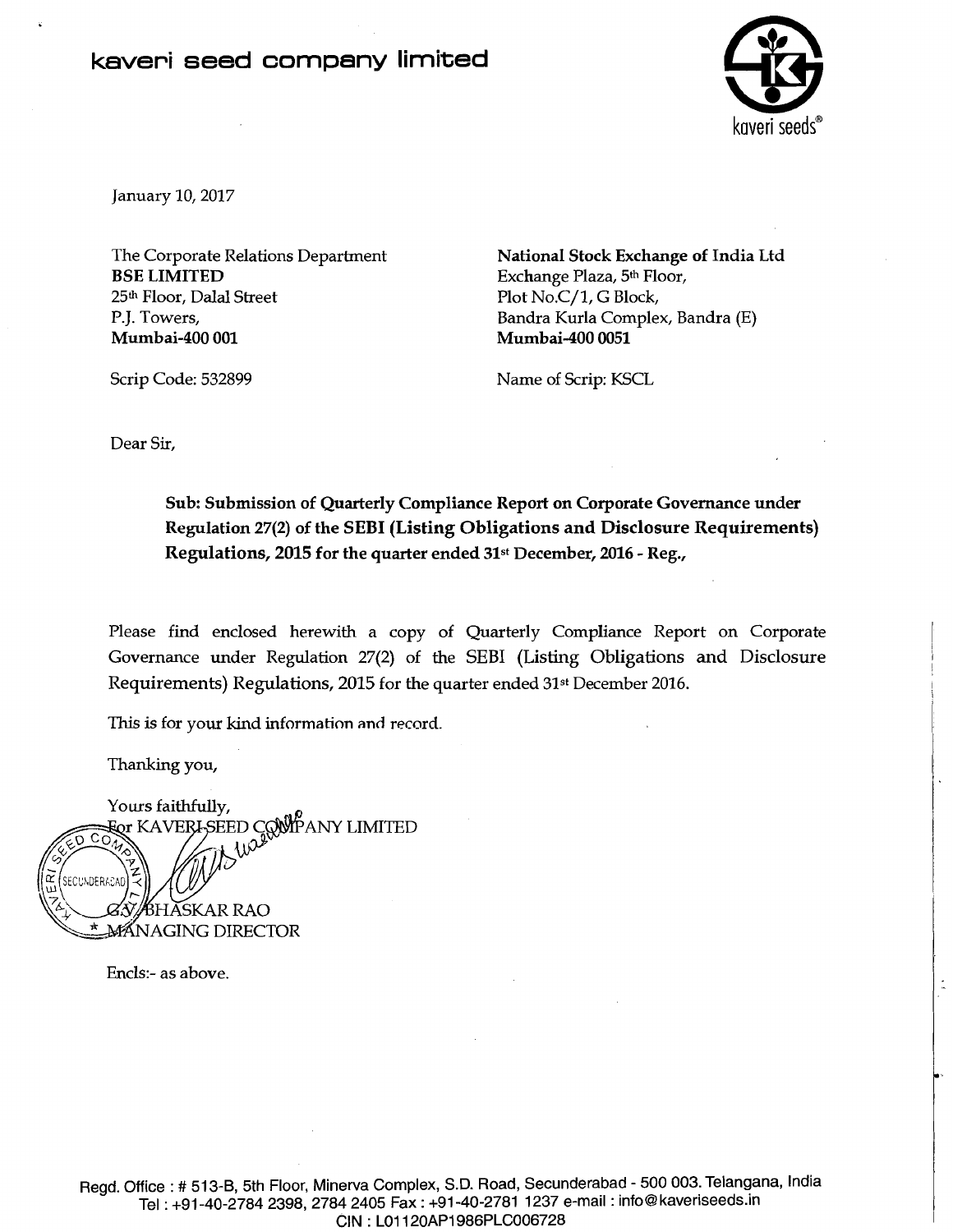## **ANNEXURE I**

| 31.12.2016<br>2. Quarter ending |                       |                              |                                                                                          |                                                                  |                           |                                                                                                                                           |                                                                                                                                                      |                                                                                                                                                                                            |
|---------------------------------|-----------------------|------------------------------|------------------------------------------------------------------------------------------|------------------------------------------------------------------|---------------------------|-------------------------------------------------------------------------------------------------------------------------------------------|------------------------------------------------------------------------------------------------------------------------------------------------------|--------------------------------------------------------------------------------------------------------------------------------------------------------------------------------------------|
| Title<br>(Mr.<br>/Ms.)          | Name of the Director  | PAN & DIN                    | Category<br>(Chairperson<br>/Executive/<br>Non-Executive/<br>in dependent/<br>Nominee) * | Date of<br>Appoint ment<br>in the current<br>term<br>/cessati on | Tenure*                   | No of Directorship<br>in listed entities<br>including this listed<br>entity<br>(Refer Regulation<br>$25(1)$ of<br>Listing<br>Regulations) | Number of memberships<br>in Audit/ Stakeholder<br>Committee(s) including<br>this listed entity<br>(Refer Regulation 26(1) of<br>Listing Regulations) | No of post of<br>Chairperson in<br>Audit/ Stakeholder<br>Committee held in<br>llisted entities<br>including this listed<br>entity<br>(Refer Regulation<br>26(1) of Listing<br>Regulations) |
| Mr.                             | G.V. Bhaskar Rao      | AARPG8379F<br>&<br>00892232  | Chairman -<br>Executive                                                                  | 15.11.2016/<br>14.11.2021                                        | <b>NA</b>                 | $\mathbf{1}$                                                                                                                              | <b>NIL</b>                                                                                                                                           | <b>NIL</b>                                                                                                                                                                                 |
| Mrs.                            | G. Vanaja Devi        | AHBPG5812G<br>&<br>00328947  | Executive                                                                                | 15.11.2016/<br>14.11.2021                                        | <b>NA</b>                 | 1                                                                                                                                         | <b>NIL</b>                                                                                                                                           | <b>NIL</b>                                                                                                                                                                                 |
| Mr.                             | C. Mithun Chand       | AFRPC8969E<br>&<br>00764906  | Executive                                                                                | 15.11.2016/<br>14.11.2021                                        | <b>NA</b>                 | 1                                                                                                                                         | $\overline{\mathbf{2}}$                                                                                                                              | <b>NIL</b>                                                                                                                                                                                 |
| lMr.                            | C. Vamsheedhar        | ADVPC1241M<br>δ.<br>01458939 | Executive                                                                                | 15.11.2016/<br>14.11.2021                                        | <b>NA</b>                 | 1                                                                                                                                         | $\mathbf 1$                                                                                                                                          | <b>NIL</b>                                                                                                                                                                                 |
| Dr.                             | G. Pawan              | ABTPG8553E<br>&<br>00768751  | Non-<br>Executive                                                                        | 18.09.2006                                                       | <b>NA</b>                 | $\mathbf{1}$                                                                                                                              | <b>NIL</b>                                                                                                                                           | <b>NIL</b>                                                                                                                                                                                 |
| IМг.                            | M. Srikanth Reddy     | AFJPM9283P<br>&<br>00026249  | Non-<br>Executive -<br>Independent                                                       | 18.09.2014/<br>17.09.2019                                        | 2 Year 3<br>Monitos       | $\overline{\mathbf{2}}$                                                                                                                   | $\overline{2}$                                                                                                                                       | 1                                                                                                                                                                                          |
| Dr.                             | Yeshwant Laxman Nene  | ABEPN6292Q<br>&<br>01372263  | Non-<br>Executive -<br>Independent                                                       | 18.09.2014/<br>17.09.2019                                        | 2 Year 3<br>Months        | $\mathbf{1}$                                                                                                                              | <b>NIL</b>                                                                                                                                           | <b>NIL</b>                                                                                                                                                                                 |
| IMr.                            | P. Varaprasad Rao     | AGMPP8280B<br>&<br>01971782  | Non-<br>Executive -<br>Independent                                                       | 18.09.2014/<br>17.09.2019                                        | 2 Year 3<br>Months        | $\mathbf{1}$                                                                                                                              | $\mathbf{1}$                                                                                                                                         | <b>NIL</b>                                                                                                                                                                                 |
| IDr.                            | S. Raghuvardhan Reddy | AJPPS8649K<br>&<br>01992206  | Non-<br>Executive -<br>Independent                                                       | 18.09.2014/<br>17.09.2019                                        | 2 Year 3<br>Months        | $\mathbf{1}$                                                                                                                              | <b>NIL</b>                                                                                                                                           | <b>NIL</b>                                                                                                                                                                                 |
| IDr.                            | S.M. Ilyas            | AHIPS5691J<br>&<br>03542011  | Non-<br>Executive -<br>Independent                                                       | 18.09.2014/<br>17.09.2019                                        | 2 Year 3<br>Months        | $\mathbf{1}$                                                                                                                              | <b>NIL</b>                                                                                                                                           | <b>NIL</b>                                                                                                                                                                                 |
| lMr.                            | K. Purushotham        | AGKPK8119J<br>&<br>01540645  | Non-<br>Executive -<br>Independent                                                       | 18.09.2014/<br>17.09.2019                                        | 2 Year 3<br><b>Months</b> | $\mathbf{1}$                                                                                                                              | $\mathbf{1}$                                                                                                                                         | $\mathbf{1}$                                                                                                                                                                               |

For KAVERI SEED COMPANY LTD.<br> **G. WARKAR RAO**<br>
Managing Director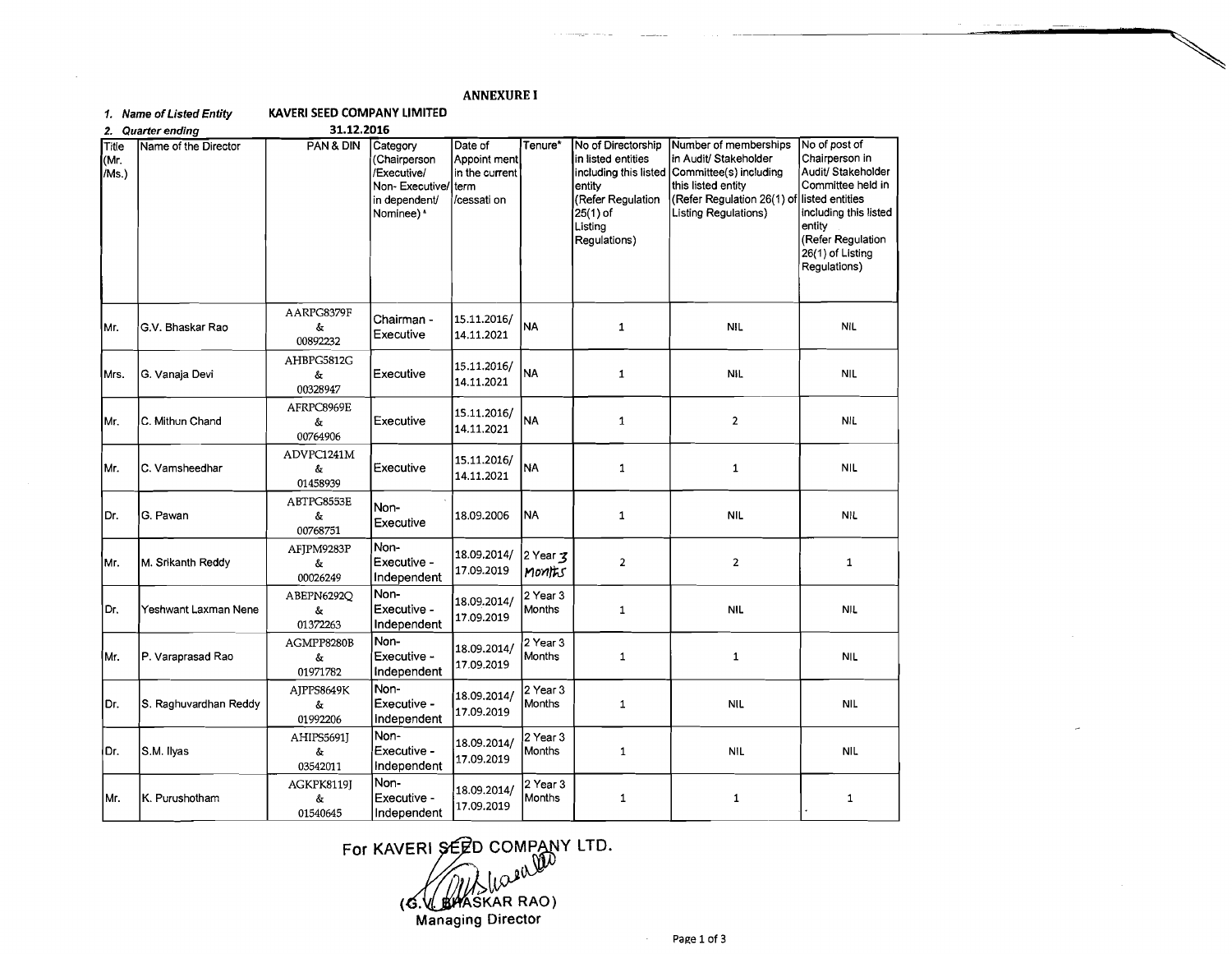'PAN number of any director would not be displayed on the website of Stock Exchange

 $\ddot{\text{c}}$ 

'Category of directors means **executivelnon-executivelindependentlNominee.** if a director fits into more than one category write all categories separating them with hyphen

\* to be filled only for Independent Director. Tenure would mean total period from which Independent director is serving on Board of directors of the listed entity in continuity without any cooling off period.

| III.<br><b>Composition of Committees</b>            |                                                                                                                                                                    |                                                                            |  |
|-----------------------------------------------------|--------------------------------------------------------------------------------------------------------------------------------------------------------------------|----------------------------------------------------------------------------|--|
| Name of Committee                                   | Name of Committee members                                                                                                                                          | Category (Chairperson/Executive/ Non-<br>Executive/independent/Nominee) \$ |  |
| 11. Audit Committee                                 | K. Purushotham<br>M. Srikanth Reddy<br>(P. Varaprasad Rao<br>IC. Mithun Chand                                                                                      | Independent-Chairperson<br>Independent<br>Independent<br>Executive         |  |
| 2. Nomination & Remuneration Committee              | P. Varaprasad Rao<br>S. Raghuvardhan Reddy<br>M. Srikanth Reddy                                                                                                    | Independent-Chairperson<br>Independent<br>Independent                      |  |
| 3. Risk Management Committee(if applicable)         | <b>NA</b>                                                                                                                                                          | ÌNA                                                                        |  |
| 4. Stakeholders Relationship Committee'             | M. Srikanth Reddy<br>C. Mithun Chand<br>C. Vamsheedhar                                                                                                             | Independent-Chairperson<br>Executive<br>Executive                          |  |
| hyphen                                              | "Category of directors means executive/non-executive/independent/Nominee. if a director fits into more than one category write all categories separating them with |                                                                            |  |
| <b>Meeting of Board of Directors</b><br>IIII.       |                                                                                                                                                                    |                                                                            |  |
| Date(s) of Meeting (if any) in the previous quarter | Date(s) of Meeting (if any) in the relevant quarter                                                                                                                | Maximum gap between any two consecutive<br>(in number of days)             |  |
| 14.09.2016                                          | 13.12.2016                                                                                                                                                         | 89                                                                         |  |
|                                                     |                                                                                                                                                                    |                                                                            |  |

For KAVERI SEED COMPANY LTD.<br>(*A. Chaskar RAO*) **Managing** Director